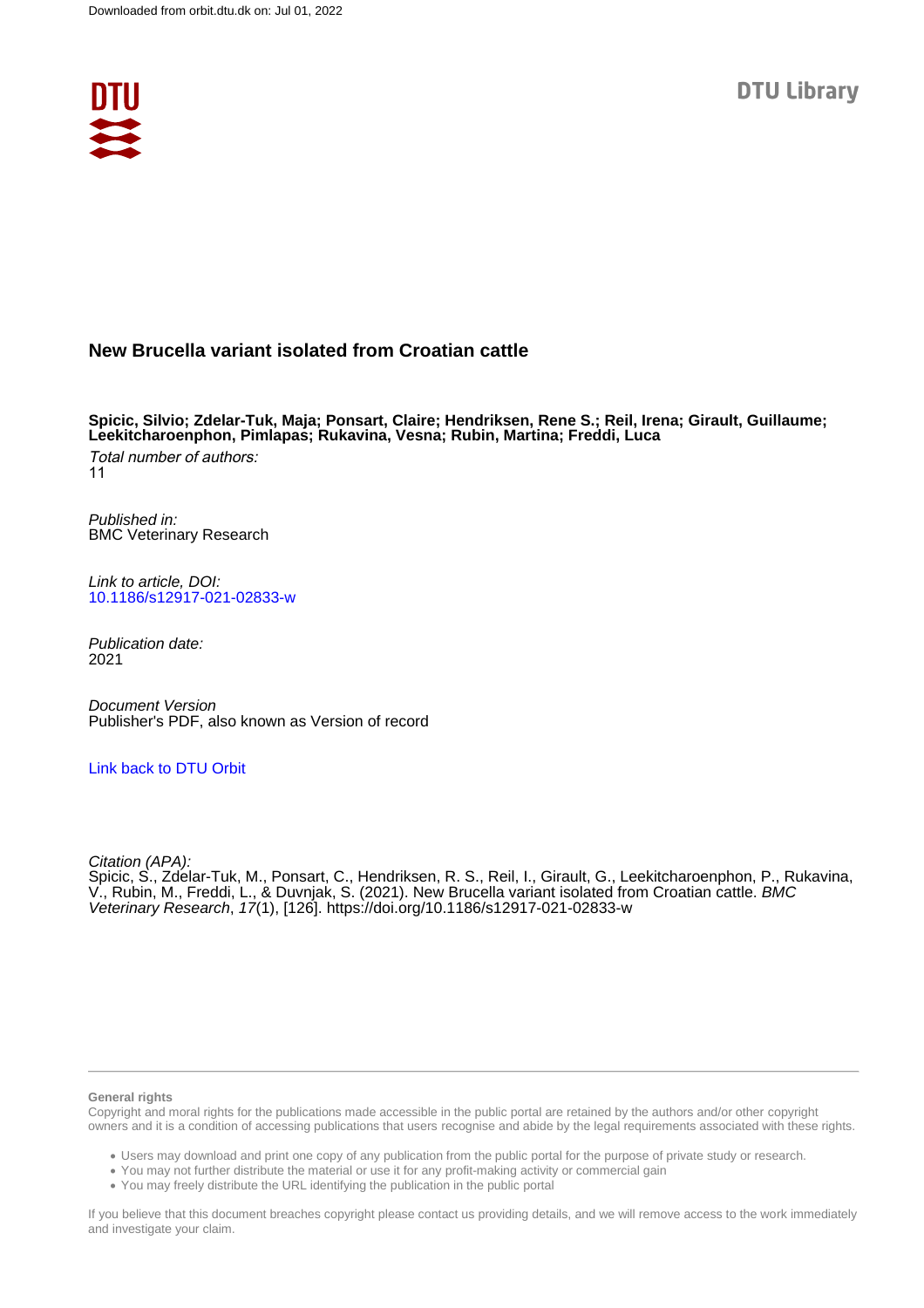Spicic et al. BMC Veterinary Research (2021) 17:126

## **CASE REPORT CASE REPORT CASE REPORT**

# New Brucella variant isolated from Croatian cattle



Silvio Spicic<sup>1\*</sup>®[,](http://orcid.org/0000-0001-8317-5831) Maja Zdelar-Tuk<sup>1</sup>, Claire Ponsart<sup>2</sup>, Rene S. Hendriksen<sup>3</sup>, Irena Reil<sup>1</sup>, Guillaume Girault<sup>2</sup> , Pimlapas Leekitcharoenphon<sup>3</sup>, Vesna Rukavina<sup>4</sup>, Martina Rubin<sup>5</sup>, Luca Freddi<sup>2</sup> and Sanja Duvnjak<sup>1</sup>

### Abstract

Background: A novel Brucella strain closely related to Brucella (B.) melitensis biovar (bv) 3 was found in Croatian cattle during testing within a brucellosis eradication programme.

Case presentation: Standardised serological, brucellin skin test, bacteriological and molecular diagnostic screening for Brucella infection led to positive detection in one dairy cattle herd. Three isolates from that herd were identified to species level using the Bruce ladder method. Initially, two strains were typed as B. melitensis and one as B. abortus, but multiplex PCR based on IS711 and the Suis ladder showed that all of them to belong to B. melitensis, and the combination of whole-genome and multi-locus sequencing as well as Multi-Locus Variable numbers of tandem repeats Analysis (MLVA) highlighted a strong proximity within the phylogenetic branch of B. melitensis strains previously isolated from Croatia, Albania, Kosovo and Bosnia and Herzegovina. Two isolates were determined to be B. melitensis bv. 3, while the third showed a unique phylogenetic profile, growth profile on dyes and bacteriophage typing results. This isolate contained the 609-bp omp31 sequence, but not the 723-bp omp31 sequence present in the two isolates of *B. melitensis* bv. 3.

**Conclusions:** Identification of a novel *Brucella* variant in this geographic region is predictable given the historic endemicity of brucellosis. The emergence of a new variant may reflect a combination of high prevalence among domestic ruminants and humans as well as weak eradication strategies. The zoonotic potential, reservoirs and transmission pathways of this and other Brucella variants should be explored.

Keywords: Brucella melitensis, Variant, Cattle, Eradication, Croatia

#### Background

Brucellosis in cattle, which can be caused by B.abortus, B. melitensis and B. suis  $[1]$  $[1]$ , can significantly impact productivity on beef and dairy farms, and it poses zoonotic risk to humans, in whom infection can cause severe illness. The last reported B. abortus infections in cattle in Croatia occurred in 1964, while B. melitensis infections in cattle were reported in 2008 in herds kept with infected sheep [\[2](#page-4-0)] and in 2019 in herds kept with

<sup>1</sup>Department of Bacteriology and Parasitology, Laboratory for Bacterial

Zoonosis and Molecular Diagnostics of Bacterial Diseases, Croatian Veterinary Institute, Savska street 143, Zagreb, Croatia

Full list of author information is available at the end of the article



infected goats [[3\]](#page-4-0). Since 2011, Croatia has conducted a brucellosis eradication programme in cattle according to European Directive 64/432/EC. All animals older than 12 months are tested annually using the Rose Bengal test (RBT), and positive animals are further tested using complement fixation (CFT), as well as indirect and competitive ELISAs. Depending on the epidemiological situation, seropositive animals are tested using a brucellin skin test, tissues and organs (head, mammary and genital lymph nodes, uterus, spleen, udder, fetal membranes) and stomach contents, spleen and lung from foetuses are collected at slaughterhouse for bacteriological testing.

Within this eradication programme, potential Brucella isolates are identified to genus and species levels using a

© The Author(s), 2021 **Open Access** This article is licensed under a Creative Commons Attribution 4.0 International License, which permits use, sharing, adaptation, distribution and reproduction in any medium or format, as long as you give appropriate credit to the original author(s) and the source, provide a link to the Creative Commons licence, and indicate if changes were made. The images or other third party material in this article are included in the article's Creative Commons licence, unless indicated otherwise in a credit line to the material. If material is not included in the article's Creative Commons licence and your intended use is not permitted by statutory regulation or exceeds the permitted use, you will need to obtain permission directly from the copyright holder. To view a copy of this licence, visit [http://creativecommons.org/licenses/by/4.0/.](http://creativecommons.org/licenses/by/4.0/) The Creative Commons Public Domain Dedication waiver [\(http://creativecommons.org/publicdomain/zero/1.0/](http://creativecommons.org/publicdomain/zero/1.0/)) applies to the data made available in this article, unless otherwise stated in a credit line to the data.

<sup>\*</sup> Correspondence: [spicic@veinst.hr](mailto:spicic@veinst.hr) <sup>1</sup>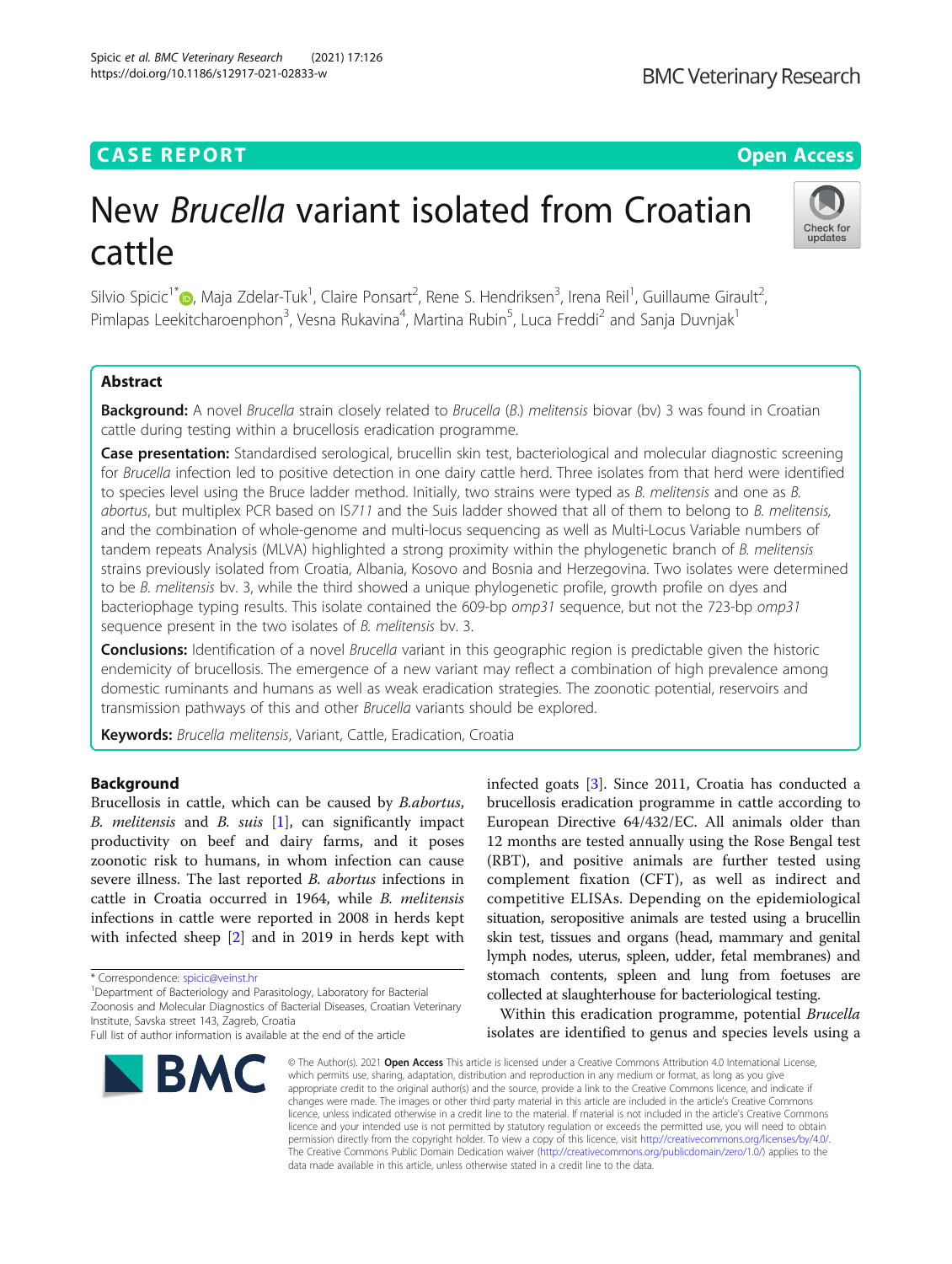combination of classical biotyping, multiplex PCR and molecular genotyping methods, which can include Multi-Locus Variable number of tandem repeats Analysis (MLVA), Multi-Locus Sequence Typing (MLST) [[1,](#page-4-0) [4](#page-4-0)–[7](#page-4-0)] and Whole-Genome Sequencing (WGS).

Here we describe the identification of a dairy cow herd with brucellosis within the framework of the Croatian eradication programme. The disease was attributed to infection with B. melitensis bv. 3, except in one cow infected with a B. melitensis variant difficult to identify using standard classical and molecular methods. The emergence of this novel strain points to ongoing Brucella evolution in the western Balkans area, which may be due to the appearance of new reservoirs or vectors forced strain mutation and poor efficacy of eradication measures. Future studies should explore new reservoirs and zoonotic significance for this and other potential new Brucella variants in the region.

#### Case presentation

During routine annual testing within the national eradication programme, a dairy cow herd (12 cows, 7 heifers and 4 calves) with brucellosis was identified in October 2018 on a farm in the Croatian village of Katinovac (45°14′30.6″N 15°55′31.8″E), close to the northern border with Bosnia and Herzegovina. At the time of testing, animals were healthy and showed no clinical signs of brucellosis. Other animal species were not present on farm. A total of 19 animals aged 1 year and older were tested using the RBT. A total of 10 animals were identified positive by RBT and indirect ELISA, and 7 of these animals were also positive by the CFT and competitive ELISA. In November 2018, 19 animals older than 1 year were tested on the brucellin skin test. Positive reaction on brucellin was found in 5 previously seropositive cows, which were sent to the slaughterhouse, where samples were collected and analysed bacteriologically. During the post mortem inspection visible lesions were not recorded.

Epidemiological investigation showed that the Croatian herd had been brucellosis-free since 2013, and no new animals had been introduced since 2008. Since 2016, the farm practised artificial insemination with no recent history of abortions. The farm owner denied contact with other sheep or cattle herds and indicated that the herd was kept on pastures bordering Bosnia and Herzegovina. Their water source was the river Glina, a natural borderline in this area.

Brucella strains were isolated from milk and various tissues from three cows that were found without any clinical symptoms. The strains were classically biotyped as described  $[4]$  $[4]$  $[4]$  based on  $CO<sub>2</sub>$  requirement, H<sub>2</sub>S production, oxidase and urease activity, growth on dyes, lysis by phages and agglutination with monospecific sera (Tables 1 and [2](#page-3-0)). This biotyping was performed at the Croatian National Reference Laboratory (Zagreb) and European Reference Laboratory (Maisons-Alfort, France). All three isolates could grow without  $CO<sub>2</sub>$ , they produced  $H<sub>2</sub>S$  and expressed oxidase, and they hydrolysed urea. They did not grow on basic fuchsin medium, and they triggered agglutination of anti-A and anti-M sera. These findings are consistent with B. melitensis bv.3. However, isolate 7 was lysed by Tbilisi phages at  $10<sup>4</sup>$  routine test dilution (RTD).

Species was determined using multiplex PCR based on the Bruce ladder [\[8](#page-4-0)] and the "AMOS" method [\[9](#page-4-0)], followed by the Suis ladder [\[10](#page-4-0)] and another PCR based on detection of the  $omp31$  gene [\[11](#page-4-0)]. Isolates 6 and 11 gave results consistent with B.melitensis, but isolate 7 lacked omp31 gene sequences tested in the Bruce ladder, suggesting that it was B.abortus.

To confirm the identification of isolates 6 and 11 as well as to complete the identification of isolate 7, we performed MLVA based on 16 loci [\[5](#page-4-0), [6\]](#page-4-0) in the following order: panel 1, Bruce06 - Bruce08 - Bruce11 - Bruce12 - Bruce42 - Bruce43- Bruce45 - Bruce55; panel 2a, Bruce18 - Bruce19 - Bruce21; and panel 2b, Bruce04 - Bruce07 - Bruce09 - Bruce16 - Bruce30. B. melitensis 16M was used as the reference strain for comparison and verification of test quality. In addition, MLST was performed based on 9 loci [\[7](#page-4-0)]: gap - aroA - glk - dnaK  $gyrB$  -  $trpE$  -  $cobQ$  -  $int-hyp$  (orf1)-omp25.

Moreover, isolates 6 and 7 were subjected to wholegenome shotgun sequencing using the Illumina NexteraXT system (protocol 150,319,425,031,942, revision C), which has been deposited in DDBJ/ENA/GenBank under accession

Table 1 Results of classical biotyping tests of Brucella isolates

| <b>Strain</b>    | CO <sub>2</sub>          | H <sub>2</sub> S | Growth on                |                          | Lysis with                                | Agglutination    |                   |             |
|------------------|--------------------------|------------------|--------------------------|--------------------------|-------------------------------------------|------------------|-------------------|-------------|
|                  |                          |                  | thionin                  | fuschin                  | Tbilisi phages<br>RTD/10 <sup>4</sup> RTD | Weybridge phages | Izatnagar1 phages |             |
| B.melitensis 16M |                          |                  |                          | $^{+}$                   | $-/-$                                     |                  |                   | $M+$        |
| B.abortus 544    | $^{+}$                   | $^{+}$           | $\overline{\phantom{0}}$ | $^{+}$                   | $+/+$                                     | $^{+}$           | $^{+}$            | A+          |
| Isolate 6        |                          |                  | $^{+}$                   | $\overline{\phantom{m}}$ | $-/-$                                     | $^{+}$           | $^{+}$            | $M+$ , $A+$ |
| Isolate 7        |                          |                  | $^{+}$                   | $\equiv$                 | $-/+$                                     | $^{+}$           | $^{+}$            | $M+$ , $A+$ |
| Isolate 11       | $\overline{\phantom{0}}$ |                  | $^{+}$                   | $\overline{\phantom{m}}$ | $-\prime -$                               | $^{+}$           | $^{+}$            | $M+$ , $A+$ |

A Antiserum A, M Antiserum M, RTD Routine test dilution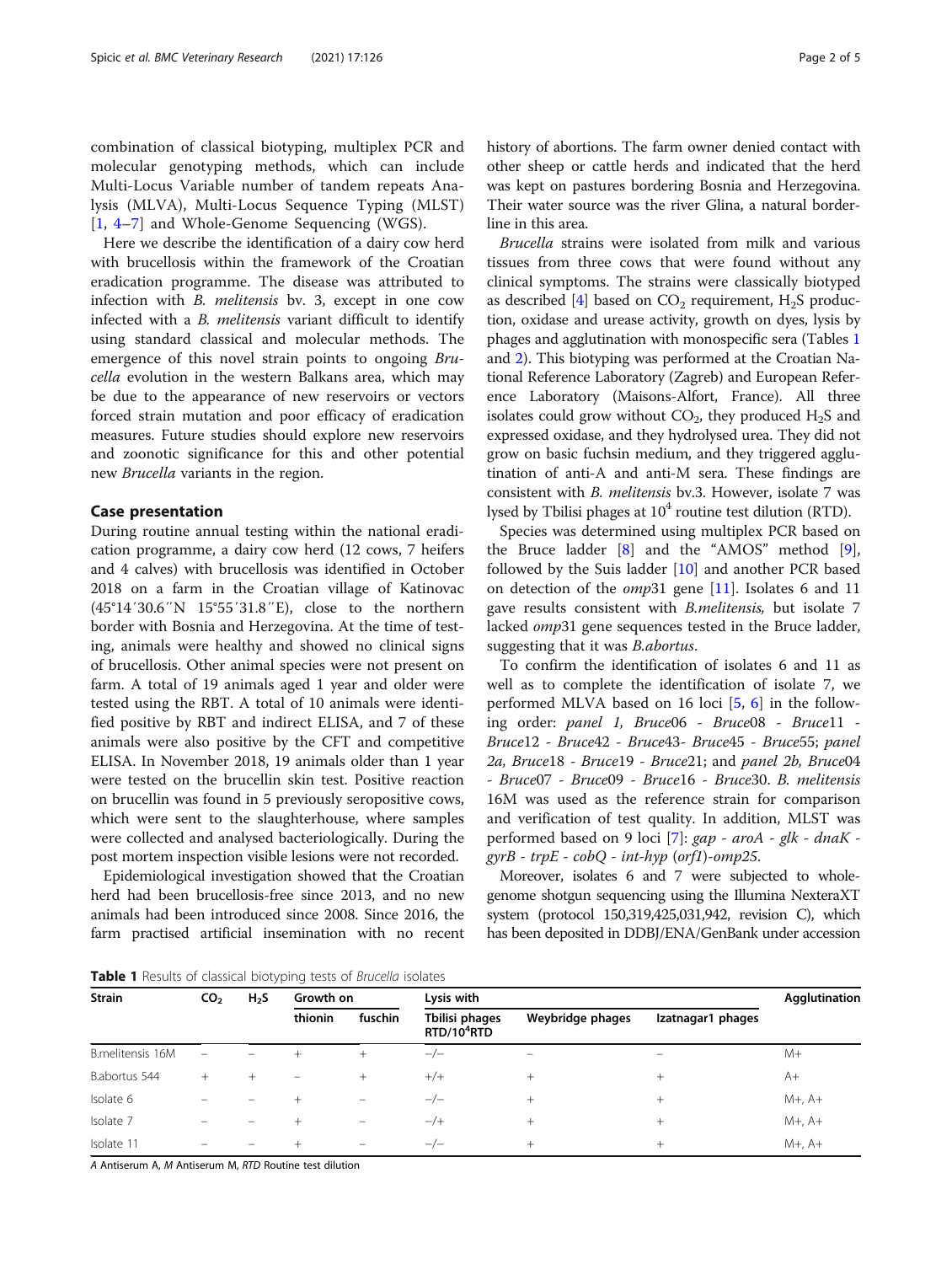<span id="page-3-0"></span>

|  |  |  | Table 2 Molecular identification and genotyping of Brucella isolates |
|--|--|--|----------------------------------------------------------------------|
|  |  |  |                                                                      |

| Method(s)                                                                               | Reference                                                                           | Result                                                                                                                                           |
|-----------------------------------------------------------------------------------------|-------------------------------------------------------------------------------------|--------------------------------------------------------------------------------------------------------------------------------------------------|
| PCR AMOS                                                                                | Bricker & Halling, 1993                                                             | Isolates 6, 7, 11: Brucella melitensis                                                                                                           |
| Bruce ladder                                                                            | Lopez-Goni et al. 2008                                                              | Isolate 6: Brucella melitensis<br>Isolate 7: Brucella abortus<br>Isolate 11: Brucella melitensis                                                 |
| PCR omp31                                                                               | Vizcaino et al., 1997                                                               | Isolate 6:positive<br>Isolate 7: negative<br>Isolate 11: positive                                                                                |
| Suis ladder                                                                             | Lopez-Goni et al., 2011                                                             | Unique pattern for all <i>B. melitensis</i> strains                                                                                              |
| MLVA 16 (Bruce06-08 - 11 - 12 - 42 - 43- 45 - 55,<br>$18-19 - 21, 04-07 - 09 - 16 - 30$ | La Fleche et al., 2006;<br>Al Dahouk et al., 2007                                   | lsolate 6: 1-5-3-13-3-2-3-2-4-41-8-5-4-3-7-6<br>Isolate 7: genotype (1-5-3-13-2-2-3-2-4-41-8-5-4-3-7-6),<br>consistent with <i>B. melitensis</i> |
| MLST 9 (gap - aroA - glk - dnaK - gyrB - trpE -<br>$\cosh Q$ - int-hyp (orf1)-omp25)    | Whatmore et al., 2007                                                               | Isolates 6 and 7: sequence type 8, 3-2-3-2-1-5-3-8-2;<br>consistent with <i>B. melitensis</i>                                                    |
| WGS/wgSNP                                                                               | Illumina NexteraXT guide<br>(no. 150319425031942),<br>following protocol revision C | DDBJ/ENA/GenBank under accession numbers CVI 6<br>Chi CP058599, CVI 6 Chii CP058600, CVI 7 Chi CP058597,<br>and CVi 7 Chll CP058598              |

numbers CVI\_6 ChI CP058599/CVI\_6 ChII CP058600 and CVI\_7 ChI CP058597/CVI\_7 ChII CP058598. A phylogenetic tree was generated using Bioumerics 7.6.3 (Applied Maths, BioMérieux). A set of B. melitensis genomes was retrieved from public databases (NCBI and PATRIC) and numbered in table (see Additional file [1](#page-4-0)). Sequencing reads were simulated for each genome using ART and all reads were mapped against a chimeric genome of B. melitensis 16M genome. Eight B. abortus genomes were used as outgroup. The SNPs obtained were then filtered (20X of absolute coverage, 10 bp inter-SNP distance, ambiguous and unreliable bases were removed, repeated elements removed) and a maximum parsimony tree was generated from these SNPs. The tree is represented with a logarithmic scale (see Additional files [2](#page-4-0) and [3](#page-4-0)). This sequencing also revealed that isolate 7 contained a 609-bp omp31 sequence also present in isolate 6, but not the 723-bp omp31 sequence present in isolate 6. Based on classical and molecular methods, we assigned Brucella isolates 6 and 11 as B. melitensis bv. 3, while isolate 7 appeared to be a novel *B. melitensis* variant.

#### Discussion and conclusions

Human brucellosis, considered one of the most dangerous zoonoses, is most often caused by B. melitensis and less often by B. abortus or B. suis. The disease is endemic to the Mediterranean in general and the Balkan peninsula in particular [\[12](#page-4-0)–[16](#page-4-0)]. Nevertheless, bovine brucellosis cases are sporadic and infrequent in Croatia, with the only recent reports limited to instances of transmission from sheep and goats on the same farms [[2,](#page-4-0) [3](#page-4-0)]. The present case is the first recent report of brucellosis in Croatia that cannot definitively be attributed to contacts with other infected animal species.

This work highlights the need for continuing vigilance and research into potential Brucella reservoirs and spreading pathways. The disease in the present report may easily have come from Bosnia and Herzegovina, because herds on both sides of the border often share pastures, and illegal migrations are common which is documented throughout complete border line between countries [[2](#page-4-0), [3](#page-4-0), [17](#page-4-0)]. Bosnia and Herzegovina has conducted a vaccination programme to control brucellosis in small ruminants since 2009, yet incidence of the disease remains high in animals and humans  $[18]$  $[18]$  $[18]$ , and has even been increasing since 2012 [\[3\]](#page-4-0). This lack of efficacy is likely due largely to non-compliance with vaccination programmes  $[18]$  $[18]$  $[18]$ , which can also foster the emergence of new Brucella strains [[19\]](#page-5-0).

We were unable to identify isolate 7 using classical microbiological methods [\[4](#page-4-0)] which are based on phenotype. This suggests that classical methods may not be well suited for characterising new *B. melitensis* strains in brucellosis-endemic regions. In fact, we were able to unambiguously identify the three isolates only by combining MLVA, MLST and whole-genome sequencing. These techniques showed our strains to be phylogenetically related to strains circulating in Croatia as well as Bosnia and Herzegovina [[15,](#page-4-0) [17](#page-4-0)]. In particular, MLVA typing allowed us to assign a unique 16-digit code to the novel isolate 7, based on differences from the Bruce42 locus. Isolates 6 and 7 were assigned to the previously reported sequence type 8, related to *B. melitensis* strains circulating in Turkey, Kosovo and Macedonia. The two strains CVI\_6 and CVI\_7 clustered together in a subclade comprising 4 others strains (F9/05 from Turkey, BwIM\_XXX\_12 from unknown origin, F8/01–155 from Kosovo and BwIM\_ALB\_46 from Albania). Interestingly, this subclade contains two strains from the Balkan and one from Turkey. Moreover, in a recent paper [\[20](#page-5-0)], a strain from Serbia is clustered with the strain of Albania. The 2 strains isolated in this study seem to belong to a clade composed by strains that circulate in the Balkan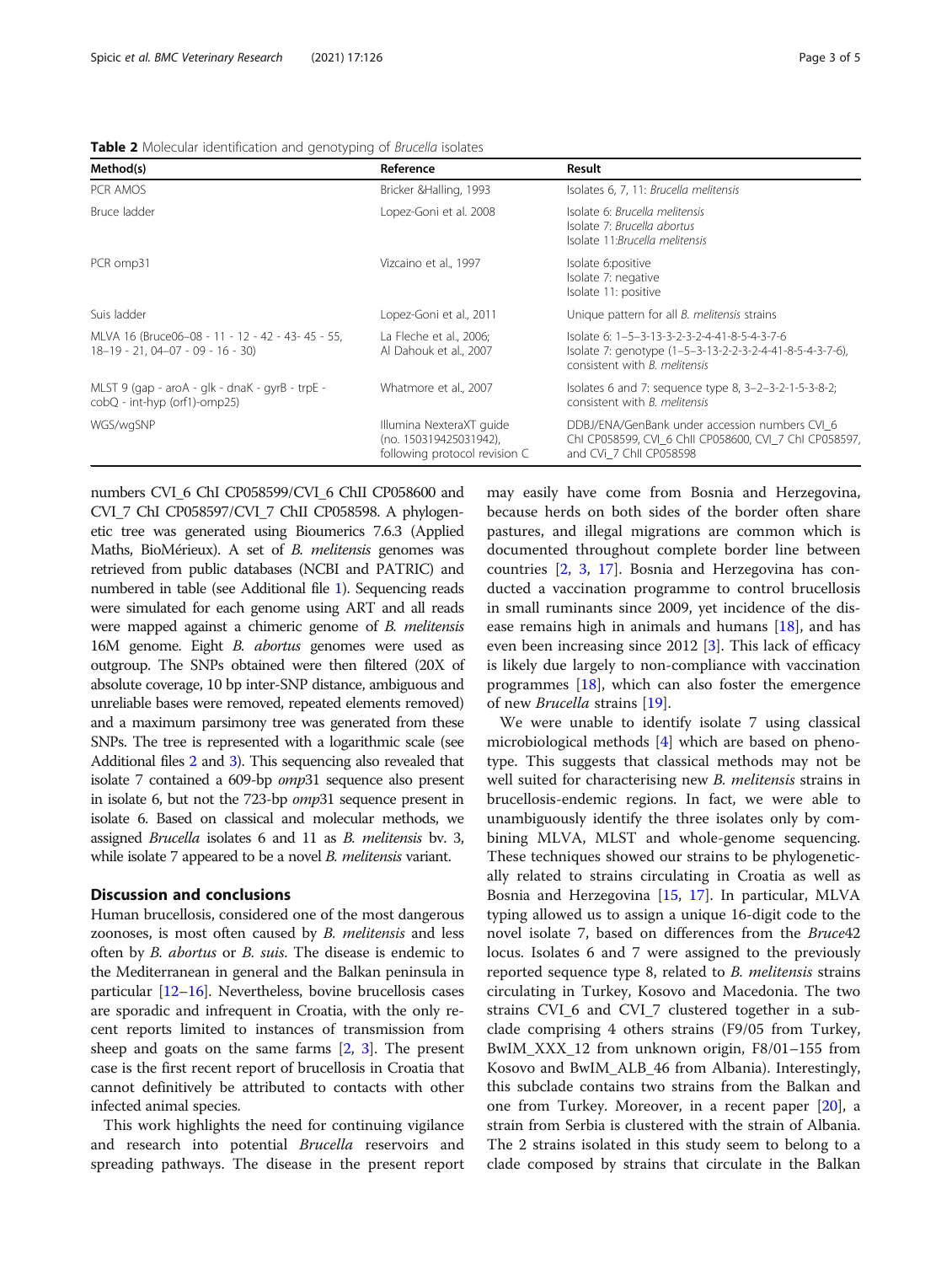<span id="page-4-0"></span>area (see Additional files 2 and 3). Cross-contamination at the borders with animals can be a reason.

Our findings highlight the need for continuing, even enhanced, efforts to surveillance brucellosis in domestic animals and to research potential Brucella reservoirs and transmission pathways to ensure timely detection of zoonotic threats.

#### Abbreviations

NCBI: The National Center for Biotechnology Information advances science and health by providing access to biomedical and genomic information ([https://www.ncbi.nlm.nih.gov/\)](https://www.ncbi.nlm.nih.gov/); PATRIC: The Pathosystems Resource Integration Center is the all-bacterial Bioinformatics Resource Center (BRC) ([http://www.patricbrc.org\)](http://www.patricbrc.org).

#### Supplementary Information

The online version contains supplementary material available at [https://doi.](https://doi.org/10.1186/s12917-021-02833-w) [org/10.1186/s12917-021-02833-w](https://doi.org/10.1186/s12917-021-02833-w).

Additional file 1. Table with strains metadata.

Additional file 2. Textual description of phylogenetic tree.

Additional file 3. Figure Phylogenetic Tree.

#### Acknowledgements

We thank Mrs. Silvija Drašković, Mrs. Marijana Novosel and Mr. Filip Radač from Croatian Veterinary Institute, NRL for Brucellosis for technical help.

#### Authors' contributions

MZT, SS, CP, IR and LF conducted serological and bacteriological analysis and interpreted data. SD, RSH, GG, PL performed the molecular examination of the strains including genotyping with result interpretation. VR, MR and SS conducted epidemiological analysis. All authors drafted and participated in writing of manuscript, read and approved the final manuscript.

#### Funding

This study was supported by Croatian Ministry of Agriculture and Croatian Veterinary Institute during collection, analysis, and interpretation of results within the framework of the Croatian eradication programme.

#### Availability of data and materials

All data generated during this study are included in this published article. The datasets of WGS genomes generated during the current study are available in the DDBJ/ENA/GenBank repository under accession numbers CP058599-CP058600 and CP058597-CP058598.

#### **Declarations**

#### Ethics approval and consent to participate

All investigations were conducted as a part of regular disease-preventioncontrol activities and approved by Croatian Veterinary Directorate.

#### Consent for publication

Not applicable.

#### Competing interests

The authors declare that they have no competing interests.

#### Author details

<sup>1</sup>Department of Bacteriology and Parasitology, Laboratory for Bacterial Zoonosis and Molecular Diagnostics of Bacterial Diseases, Croatian Veterinary Institute, Savska street 143, Zagreb, Croatia. <sup>2</sup>French Agency for Food, Environmental & Occupational Health Safety (ANSES), Bacterial Zoonoses Unit - Animal Health Laboratory, National & OIE/FAO Animal Brucellosis Reference Laboratory, EU Reference Laboratory for Brucellosis, 14 rue Pierre et Marie<br>Curie, Maisons-Alfort, Cedex, France. <sup>3</sup>Technical University of Denmark, National Food Institute, Research Group for Genomic Epidemiology, Kemitorvet, Building 204, 2800 Kgs. Lyngby, Denmark. <sup>4</sup>Ministry of

Agriculture, Veterinary and Food Safety Directorate, Veterinary Office Sisak, Branch Office Glina, Trg bana Josipa Jelačića 2, 44 400 Glina, Croatia. <sup>5</sup> Ministry of Agriculture, Veterinary and Food Safety Directorate, Department for Veterinary Epidemiology, Planinska 2a, 10000 Zagreb, Croatia.

#### Received: 14 October 2020 Accepted: 11 March 2021 Published online: 20 March 2021

#### References

- 1. Manual of Diagnostic Tests and Vaccinesfor Terrestrial Animals 2019 (OIE): Brucellosis (Brucella abortus, B. melitensis and B. suis) (infection with B. abortus, B. melitensis and B. suis): [https://www.oie.int/fileadmin/Home/eng/](https://www.oie.int/fileadmin/Home/eng/Health_standards/tahm/3.01.04_BRUCELLO-SIS.pdf) [Health\\_standards/tahm/3.01.04\\_BRUCELLO-SIS.pdf.](https://www.oie.int/fileadmin/Home/eng/Health_standards/tahm/3.01.04_BRUCELLO-SIS.pdf) Accessed 31 Dec 2019.
- Spicic S, Zdelar-Tuk M, Racic I, Duvnjak S, Cvetnic Z. Serological bacteriological, and molecular diagnosis of brucellosis in domestic animals in Croatia. Croat Med J. 2010;51(4):320–6. [https://doi.org/10.332](https://doi.org/10.3325/cmj.2010.51.320) [5/cmj.2010.51.320.](https://doi.org/10.3325/cmj.2010.51.320)
- 3. World Animal Health Information System (WAHIS) Version: 2: [https://](https://www.oie.int/wahis_2/public/wahid.php/countrymapinteractive) [www.oie.int/wahis\\_2/public/wahid.php/countrymapinteractive](https://www.oie.int/wahis_2/public/wahid.php/countrymapinteractive). Accessed 31 Dec 2019.
- 4. Alton GG, Jones LM, Angus RD, Verger JM. Techniques for the brucellosis laboratory. Paris: Institut National de la Recherche Agronomique (INRA); 1988.
- 5. Le Flèche P, Jacques I, Grayon M, et al. Evaluation and selection of tandem repeat loci for a Brucella MLVA typing assay. BMC Microbiol. 2006;6(1):9. <https://doi.org/10.1186/1471-2180-6-9>.
- 6. Al Dahouk S, Flèche PL, Nöckler K, et al. Evaluation of Brucella MLVA typing for human brucellosis. J Microbiol Methods. 2007;69(1):137–45. [https://doi.](https://doi.org/10.1016/j.mimet.2006.12.015) [org/10.1016/j.mimet.2006.12.015.](https://doi.org/10.1016/j.mimet.2006.12.015)
- 7. Whatmore AM, Perrett LL, MacMillan AP. Characterization of the genetic diversity of Brucella by multilocus sequencing. BMC Microbiol. 2007;7(1):34. [https://doi.org/10.1186/1471-2180-7-34.](https://doi.org/10.1186/1471-2180-7-34)
- 8. López-Goñi I, García-Yoldi D, Marín CM, et al. Evaluation of a multiplex PCR assay (Bruce-ladder) for molecular typing of all Brucella species, including the vaccine strains. J Clin Microbiol. 2008;46(10):3484–7. [https://doi.org/1](https://doi.org/10.1128/JCM.00837-08) [0.1128/JCM.00837-08.](https://doi.org/10.1128/JCM.00837-08)
- 9. Bricker BJ, Ewalt DR, MacMillan AP, Foster G, Brew S. Molecular characterization of Brucella strains isolated from marine mammals. J Clin Microbiol. 2000;38(3):1258–62. [https://doi.org/10.1128/JCM.38.3.12](https://doi.org/10.1128/JCM.38.3.1258-1262.2000) [58-1262.2000](https://doi.org/10.1128/JCM.38.3.1258-1262.2000).
- 10. López-Goñi I, García-Yoldi D, Marín CM, de Miguel MJ, Barquero-Calvo E, Guzmán-Verri C, Albert D, Garin-Bastuji B. New Bruce-ladder multiplex PCR assay for the biovar typing of Brucella suis and the discrimination of Brucella suis and Brucella canis. Vet Microbiol. 2011;154(1–2):152–5. [https://doi.org/1](https://doi.org/10.1016/j.vetmic.2011.06.035) [0.1016/j.vetmic.2011.06.035.](https://doi.org/10.1016/j.vetmic.2011.06.035)
- 11. Vizcaíno N, Verger JM, Grayon M, Zygmunt MS, Cloeckaert A. DNA polymorphism at the omp-31 locus of Brucella spp.: evidence for a large deletion in Brucella abortus, and other species-specific markers Microbiology. 1997;143(9):2913–21. [https://doi.org/10.1099/00221287-143-](https://doi.org/10.1099/00221287-143-9-2913) [9-2913.](https://doi.org/10.1099/00221287-143-9-2913)
- 12. Krkic-Dautovic S, Mehanic S, Ferhatovic M, Cavaljuga S. Brucellosis epidemiological and clinical aspects (is brucellosis a major public health problem in Bosnia and Herzegovina?). Bosn J Basic Med Sci. 2006;6(2):11–5. [https://doi.org/10.17305/bjbms.2006.3162.](https://doi.org/10.17305/bjbms.2006.3162)
- 13. Pappas G. The changing Brucella ecology: novel reservoirs, new threats. Int J Antimicrob Agents. 2010;36(S1):S8–S11. [https://doi.org/10.1016/j.ijantimica](https://doi.org/10.1016/j.ijantimicag.2010.06.013) [g.2010.06.013.](https://doi.org/10.1016/j.ijantimicag.2010.06.013)
- 14. Arapovic J, Spicic S, Ostojic M, et al. Epidemiological, clinical and molecular characterization of human brucellosis in Bosnia and Herzegovina - an ongoing brucellosis outbreak. Acta Med Acad. 2018;47(1):50–60. [https://doi.](https://doi.org/10.5644/ama2006-124.214) [org/10.5644/ama2006-124.214.](https://doi.org/10.5644/ama2006-124.214)
- 15. Duvnjak S, Racic I, Spicic S, Zdelar-Tuk M, Reil I, Cvetnic Z. Molecular epidemiology of Brucella melitensis strains causing outbreaks in Croatia and Bosnia and Herzegovina. Acta Vet Hung. 2018;66(2). [https://doi.org/10.1556/](https://doi.org/10.1556/004.2018.017) [004.2018.017](https://doi.org/10.1556/004.2018.017).
- 16. Wareth G, et al. Brucellosis in the Mediterranean countries: history, prevalence, distribution, current situation and attempts at surveillance and control, Technical Series, vol. 12; 2019. ISBN 978–92–95115-00-2
- 17. Cvetnic Z, Zdelar-Tuk M, Duvnjak S, Racic I, Skrivanko M, Spicic S. Multiple locus variable number of tandem repeat analysis (MLVA) of isolates of Brucella melitensis isolated in the Republic of Croatia. Vet Arhiv. 2015;85:481–92.